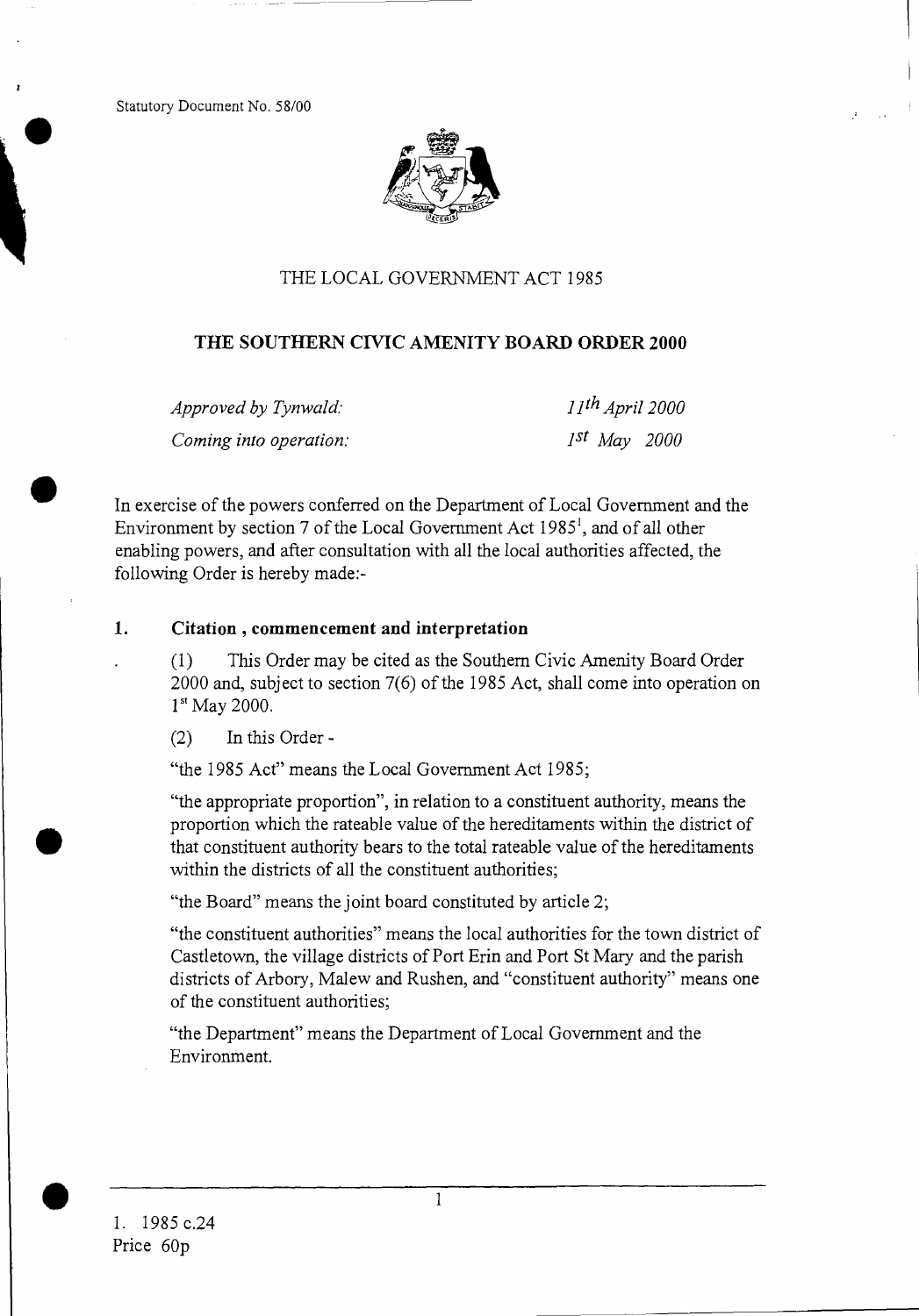## **2. Constitution of Board**

(1) There is hereby established a joint board by the name of the Southern Civic Amenity Board.

(2) The Board shall consist of 6 members, of whom one shall be appointed by each constituent authority from among the members of the authority.

- (3) A member of the Board -
- (a) may resign by notice in writing to the chairman or secretary of the Board; and
- (b) shall go out of office if he ceases to be a member of the authority by which he was appointed.

(4) On receipt of a notice under paragraph (3)(a) the Chairman or Secretary of the Board, as the case may be, shall forthwith send a copy of the notice to the constituent authority by which the member was appointed.

(5) Unless he sooner resigns or goes out of office, a member of the Board • shall hold office for a term of 3 years from the  $1<sup>st</sup>$  May in the year in which he was appointed; but a member appointed to fill a casual vacancy shall hold office until the member in whose place he was appointed would ordinarily have gone out of office.

(6) A retiring member of the Board shall continue to act until his successor is appointed.

### **3. Chairman of Board**

(1) At its first meeting after a vacancy in the office of chairman arises the Board shall appoint one of its members to be chairman.

(2) The chairman of the Board shall go out of office -

- (a) if he resigns by notice in writing to the secretary of the Board;
- (b) if he ceases to be a member of the Board;
- (c) if he is removed by resolution of the Board.
- (d) on the  $1<sup>st</sup>$  May next after the day on which he is appointed.

# **4. Functions of Board**

The Board shall within the districts of the constituent authorities carry out the functions of the constituent authorities under Section 69 of the Public Health Act  $1990<sup>2</sup>$  (provision by local authorities of places for deposit of waste).

# **5 Expenses of Board**

(1) After consultation with each of the constituent authorities and with the approval of the Department, the Board shall before the 31<sup>st</sup> December in each year prepare an estimate of the expenses of the Board in performing its functions in the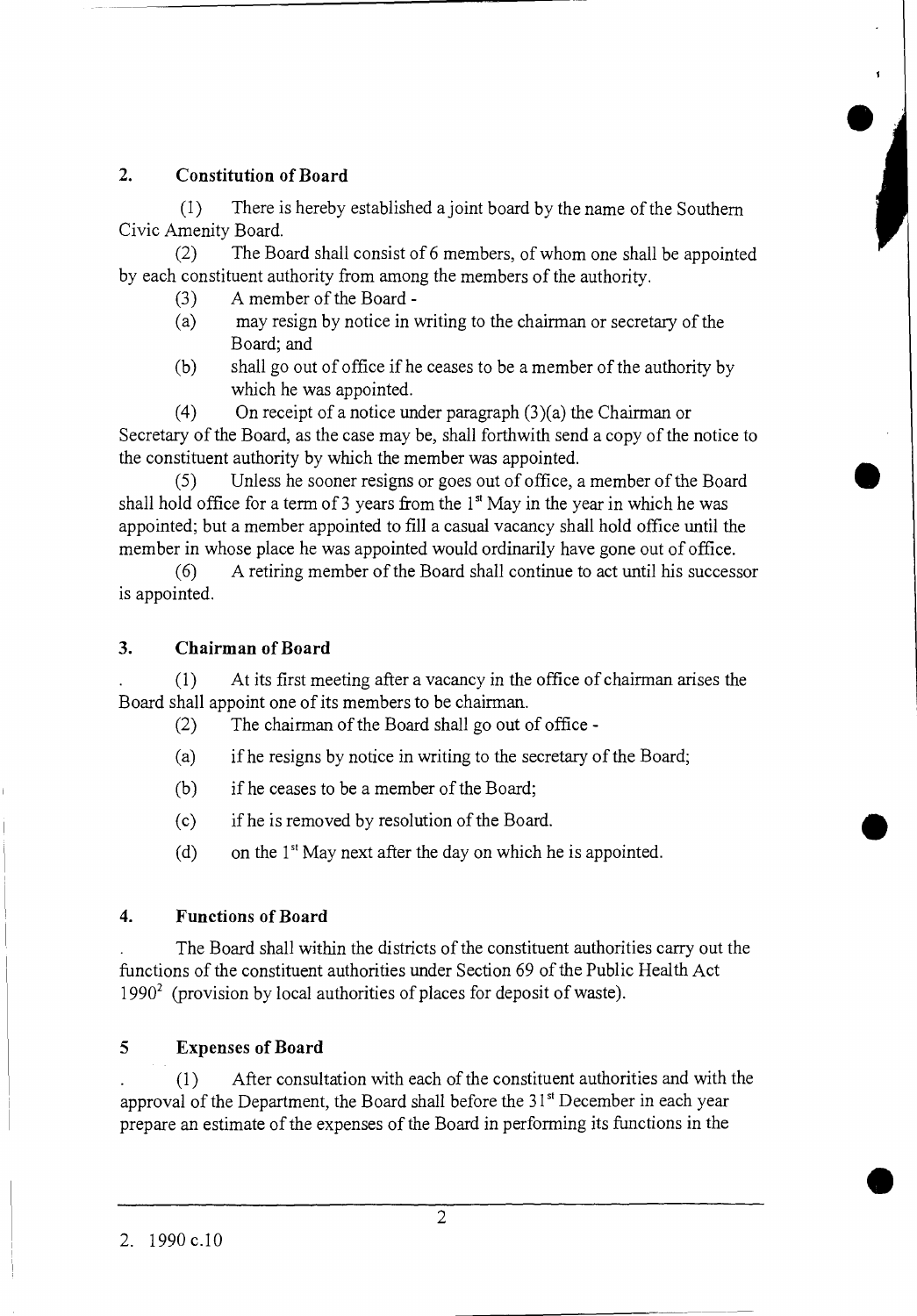following year (including loan charges on money borrowed by the Board), and shall send a copy of the estimate as approved to each constituent authority and to the Department.

(2) Each constituent authority shall in each year raise the appropriate proportion of the expenses of the Board, as so estimated (giving credit for any surplus from the previous year), by a rate levied on the district of the authority; and shall pay the amount thereof to the Board in 4 equal instalments, to be paid not later than the  $1<sup>st</sup>$ April,  $1<sup>st</sup>$  July,  $1<sup>st</sup>$  October and  $1<sup>st</sup>$  January in that year.

(3) In this article "year" means a year commencing on  $1<sup>st</sup>$  April.

#### **6. Transitional provisions**

**•** 

•

•

(1) The constituent authorities shall appoint the first members of the Board, and shall notify the appointments to the Department, not later than the  $15<sup>th</sup>$ May 2000.

(2) The Department shall by notice in writing convene the first meeting of the Board as soon as may be after the  $15<sup>th</sup>$  May 2000.

(3) The chairman of the Board shall be appointed at the first meeting of the Board, to hold office (subject to article 3  $(2)$  (a), (b) and (c)) until the 1<sup>st</sup> May 2001.

(4) The amount payable by each constituent authority under article 5(2) in the year commencing the  $1<sup>st</sup>$  April 2000 shall be the appropriate proportion of such amount as is agreed by the constituent authorities before the  $1<sup>st</sup>$  June 2000 or, in default of agreement, determined by the Department, and article 5(2) shall have effect in that year with the substitution for "1<sup>st</sup> April" of "1<sup>st</sup> June".

MADE  $23<sup>RD</sup>$  MARCH 2000

*W. A. Gilbey* 

Minister for Local Government and the Environment